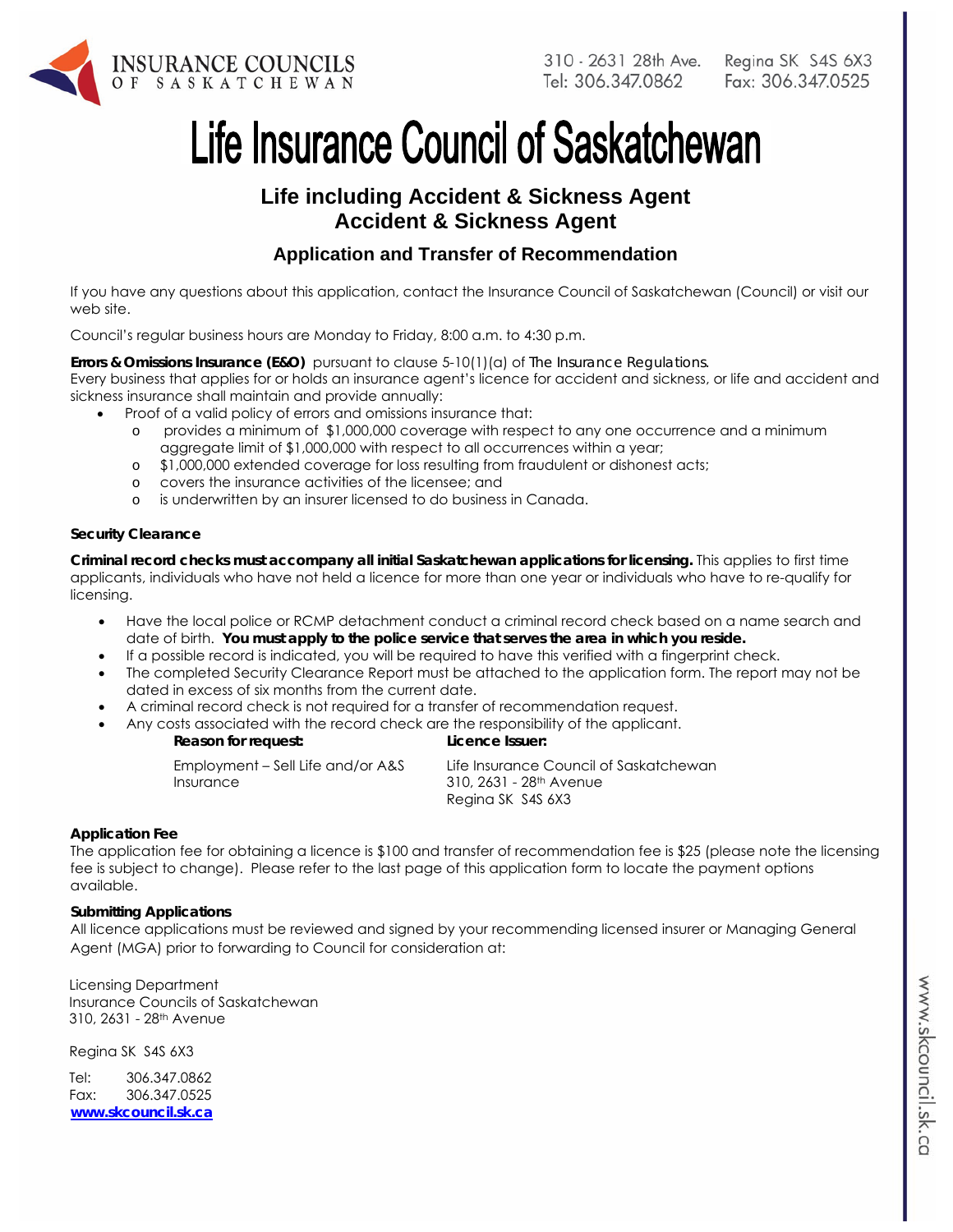

| Life Insurance Council of<br>Saskatchewan                                                                                                                       | For office use only<br>Licence Number              | <b>Received Date</b>            |                  |  |
|-----------------------------------------------------------------------------------------------------------------------------------------------------------------|----------------------------------------------------|---------------------------------|------------------|--|
| Life A&S Agent<br>ப<br>$\Box$ A&S Agent<br>Application - \$100<br>$\Box$<br>Transfer of Recommendation - \$25                                                   | Date Issued<br>Date Processed                      |                                 |                  |  |
| Part A: Identification Information                                                                                                                              |                                                    |                                 | $\Box$ Male      |  |
| $\Box$ Mrs.<br>$\Box$ Miss<br>$\Box$<br>Mr.<br>$\Box$ Ms.                                                                                                       |                                                    | Date of Birth<br>month day year | $\square$ Female |  |
| Legal Last Name                                                                                                                                                 | Legal First Name (in full)<br>Legal Middle Name(s) |                                 |                  |  |
| <b>Preferred First Name</b>                                                                                                                                     |                                                    | Maiden Name                     |                  |  |
| Previous Surname(s):                                                                                                                                            |                                                    |                                 |                  |  |
| 1. Are you a permanent resident or citizen of Canada?<br>$\Box$ Yes<br>$\Box$ No<br>If you answered yes, do not complete question 2.                            |                                                    |                                 |                  |  |
| $\Box$ Yes<br>$\Box$ No<br>2. Are you a citizen of another country that holds a valid work permit or Immigrant Visa in<br>Canada? If yes, please attach a copy. |                                                    |                                 |                  |  |
| If you answered no to either question, please provide an explanation on a separate sheet of paper and attach it<br>to this application form.                    |                                                    |                                 |                  |  |
| Place of residence                                                                                                                                              |                                                    |                                 |                  |  |
| Number and Street, Apt., Box #                                                                                                                                  |                                                    |                                 |                  |  |
| City/Town                                                                                                                                                       | Province/State                                     |                                 | Postal/Zip Code  |  |
|                                                                                                                                                                 |                                                    |                                 |                  |  |
| Personal Telephone<br>Personal Fax                                                                                                                              |                                                    | Personal Cell                   |                  |  |
| Personal E-mail                                                                                                                                                 |                                                    |                                 |                  |  |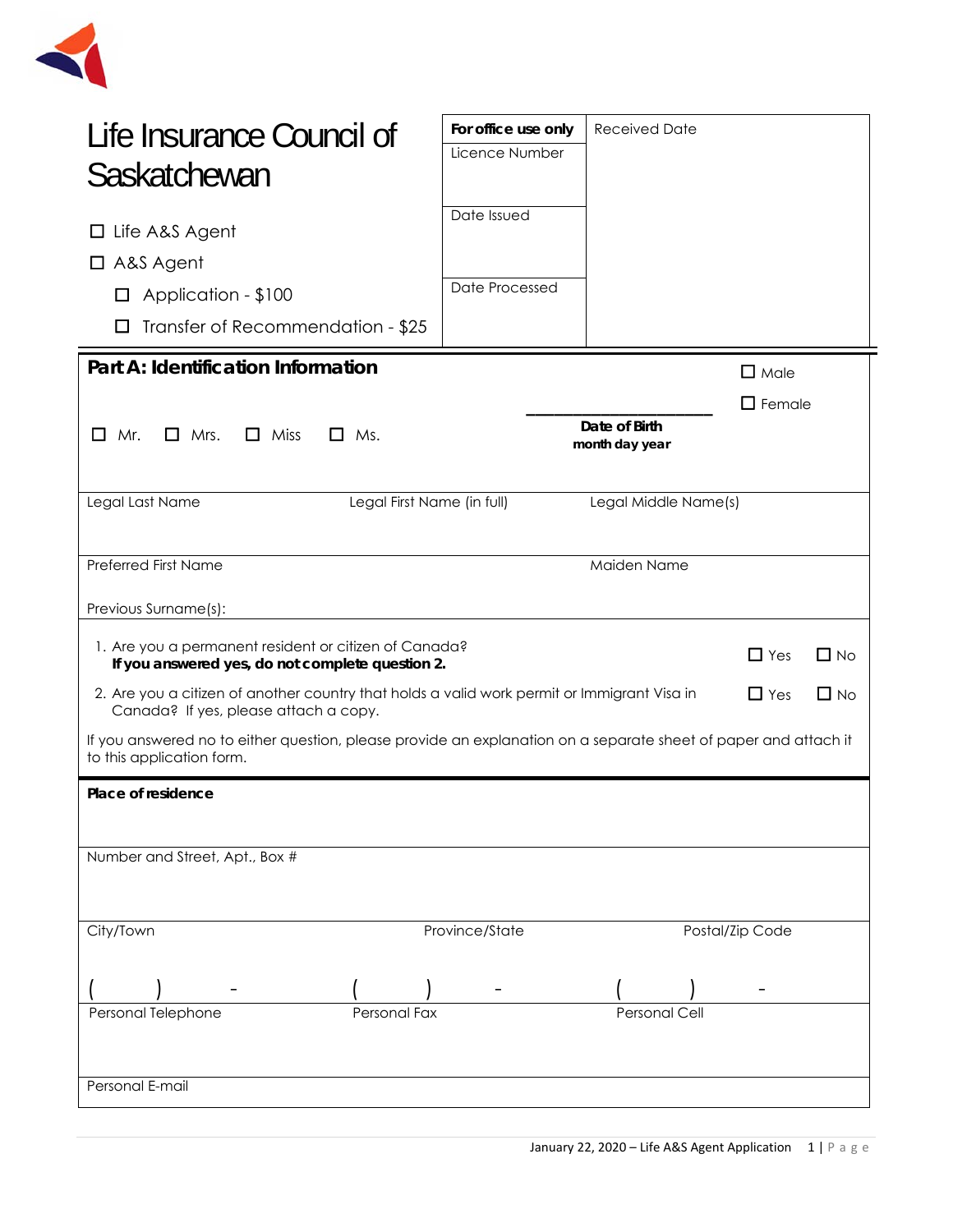

| Business address where you will be employed. This is the address where mail will be sent.<br>(complete only if difference than place of residence)                                                                                                                                                                                    |  |  |  |
|---------------------------------------------------------------------------------------------------------------------------------------------------------------------------------------------------------------------------------------------------------------------------------------------------------------------------------------|--|--|--|
| <b>Business Name (if applicable)</b>                                                                                                                                                                                                                                                                                                  |  |  |  |
| Number, Street, Suite # and/or Box #                                                                                                                                                                                                                                                                                                  |  |  |  |
| City/Town<br>Province/State<br>Postal/Zip Code                                                                                                                                                                                                                                                                                        |  |  |  |
| ext                                                                                                                                                                                                                                                                                                                                   |  |  |  |
| <b>Business Telephone</b><br><b>Business Fax</b>                                                                                                                                                                                                                                                                                      |  |  |  |
| <b>Business E-mail</b>                                                                                                                                                                                                                                                                                                                |  |  |  |
| Part B: Other Recognized Designations and/or Education Obtained<br>Highest level of education obtained                                                                                                                                                                                                                                |  |  |  |
| $\Box$ Other<br>High School Diploma<br>$\Box$ GED<br>ப                                                                                                                                                                                                                                                                                |  |  |  |
| Please identify any insurance designations you currently hold. Attach a copy of the certificate or diplomas to this<br>application.                                                                                                                                                                                                   |  |  |  |
| Part C: Segregated Funds<br>A licensee may not act as an agent in the sale of segregated funds unless the licensee has passed a segregated<br>funds course approved by the Life Insurance Council of Saskatchewan (Council). Please visit the Council web site or<br>contact the office to obtain a current copy of approved courses. |  |  |  |
| I have attached a copy of my certificate of completion or passing examination mark to this<br>$\Box$ Yes $\Box$ No<br>application for one of the approved segregated fund courses.                                                                                                                                                    |  |  |  |
| Part D: Examination and/or Experience Information                                                                                                                                                                                                                                                                                     |  |  |  |
| An application for licence will not be accepted unless the applicant has passed the qualifying examination(s) and<br>provides supporting documentation of successful completion.                                                                                                                                                      |  |  |  |
| I have satisfied the following requirements: (Place a check mark in the boxes that appy to your application)                                                                                                                                                                                                                          |  |  |  |
| I have successfully completed the following LLQP Exams:<br>1.                                                                                                                                                                                                                                                                         |  |  |  |
| $\Box$ Accident & Sickness<br>$\Box$ Ethics (Canadian Law)                                                                                                                                                                                                                                                                            |  |  |  |
| $\Box$ Life<br>$\Box$ Segregated Funds                                                                                                                                                                                                                                                                                                |  |  |  |
| If you have successfully completed the LLQP course and examination, please indicate the name of course<br>2.<br>provider                                                                                                                                                                                                              |  |  |  |
| Other licensing exams I have completed prior to the implementation of the LLQP Course and Exams<br>3.                                                                                                                                                                                                                                 |  |  |  |
| Note 1: Individuals must apply for a licence within one year from the date of successful completion of the examination(s).<br>Note 2: An individual applying for a licence, who has not held an active licence in any jurisdiction in Canada during the past two<br>consecutive years, will be considered a new applicant.            |  |  |  |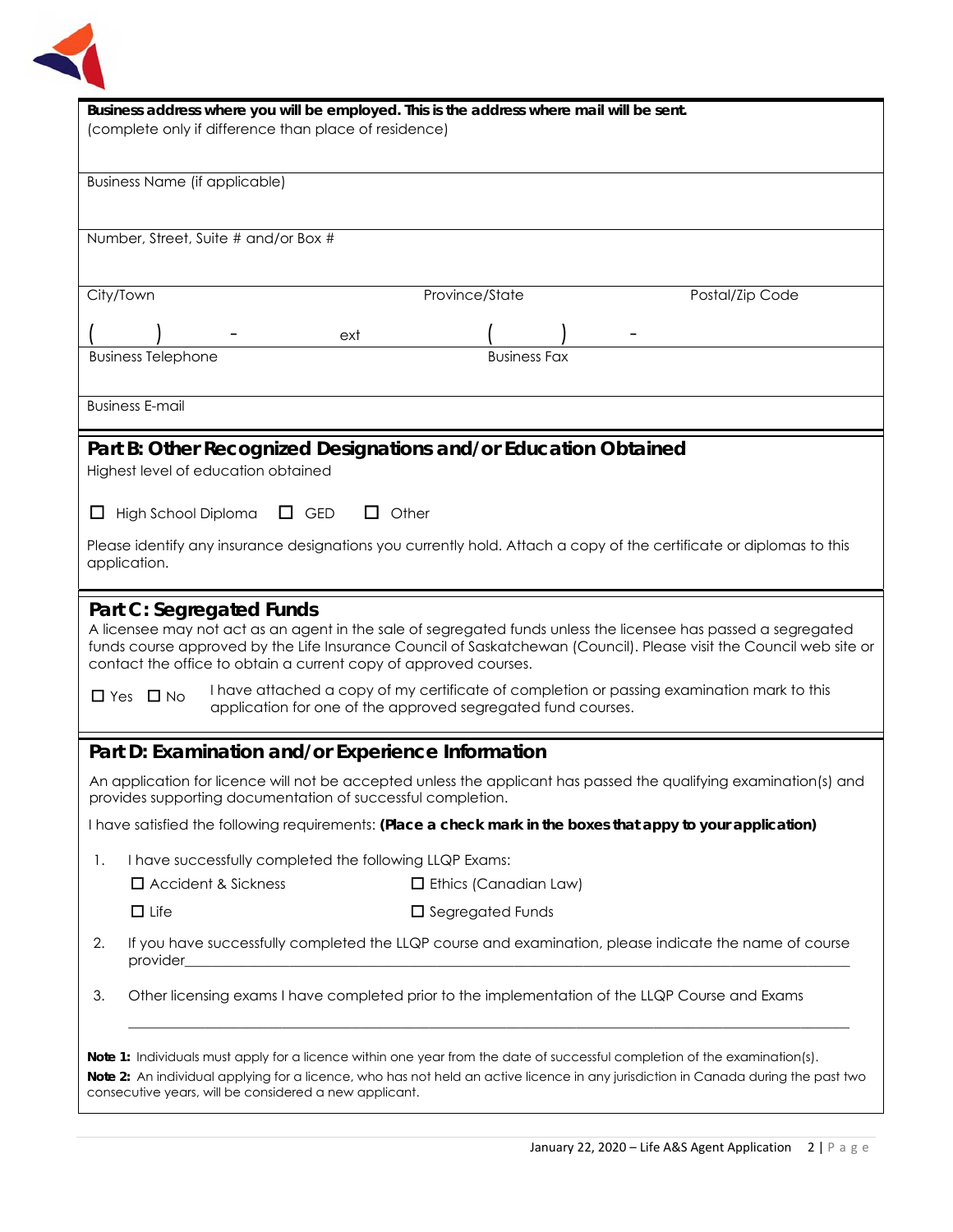

#### **Part E: Supervision Requirements**

All licensees are subject to supervision requirements that are outlined in the bylaws.

- 1. An individual licensed before January 1, 2020 is subject to New Agent Supervision until he or she completes two years as a licensee; or
- 2. An individual licensed after January 1, 2020 is subject to New Agent Supervision until he or she completes a minimum of 50 placed and inforce policies, completes a minimum of one year as a licensee AND provides evidence of completion to Council.

#### **The Supervising Licensee (must be licensed in Saskatchewan)**

A licensee shall not:

- 1. act as a supervisor unless he or she has:
	- a. at least three years experience as a licensed agent;
	- b. is not subject to New Agent Supervision as outlined in subsections 7-3(4) and (5) of the bylaws; and
	- c. is knowledgeable about the product being sold by the supervised licensee; or
- 2. act in the transaction of or supervision of segregated funds transactions unless he or she has passed an

investment funds course approved by council.

#### **Part F: Errors & Omissions Insurance (E&O)**

□ **Yes** □ **No**I have attached a copy of the E&O Certificate in the name of the agent pursuant to clause 5-10(1)(a) of the regulations.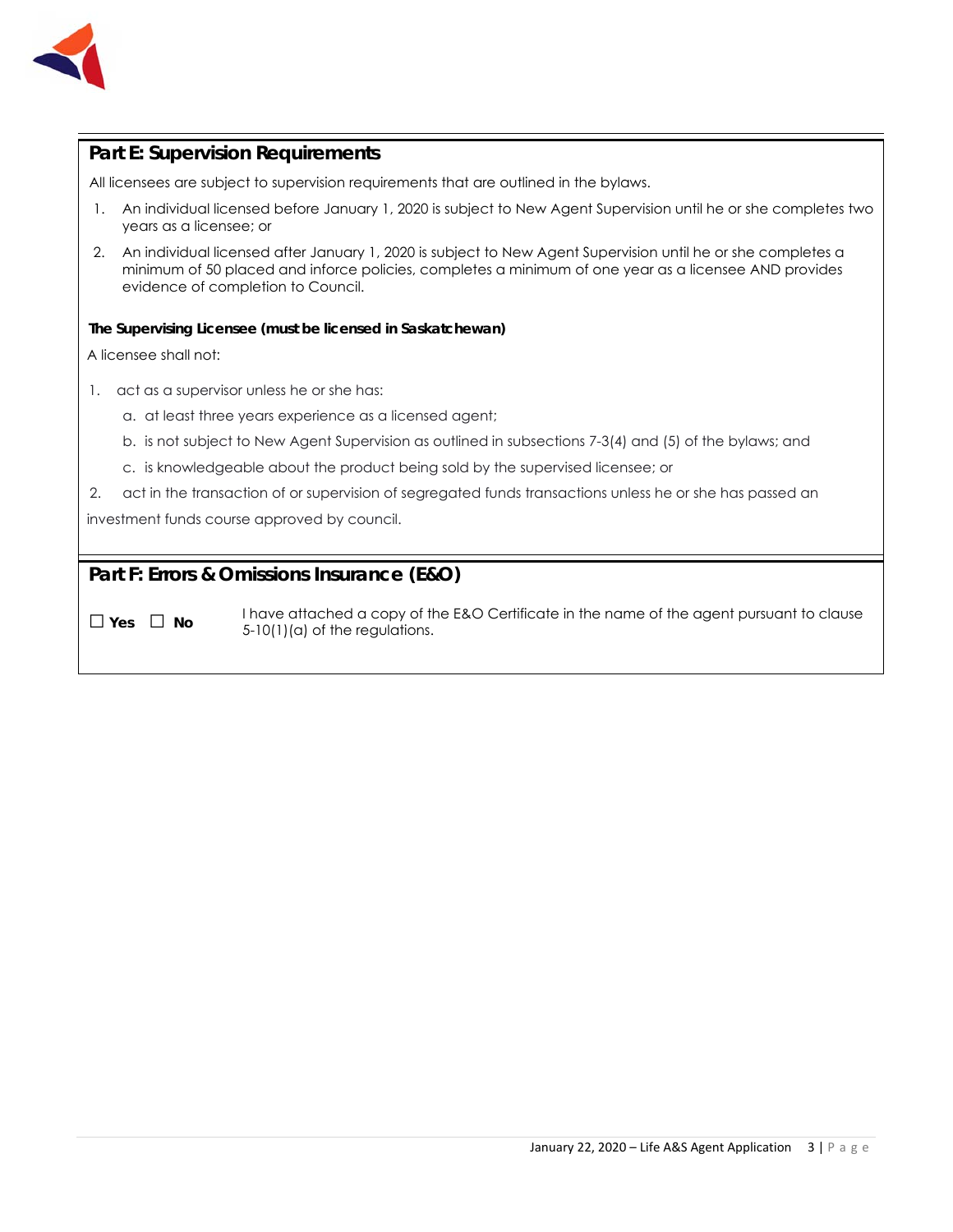

## **Part G: Background**

The following are questions relevant to *The Insurance Act* (Act) regarding trustworthiness and suitability to be licensed.

Please read these questions carefully to ensure all responses are accurate. Inaccurate answers may be considered a material misstatement.

**For any questions where disclosure is required, please provide complete details on a separate sheet of paper and attach to the application form.**

| 1. | Have you ever held an insurance or adjuster<br>licence in Saskatchewan, or anywhere in Canada<br>or in the world?                                                                                                                                                                                                                                                                                                                                   | 5. | Have you ever been the subject of receivership<br>and/or bankruptcy proceedings, including consumer<br>proposals?                                                                                                                                                                                                                                                                                                                                                                                                                                                                                                                                                             |
|----|-----------------------------------------------------------------------------------------------------------------------------------------------------------------------------------------------------------------------------------------------------------------------------------------------------------------------------------------------------------------------------------------------------------------------------------------------------|----|-------------------------------------------------------------------------------------------------------------------------------------------------------------------------------------------------------------------------------------------------------------------------------------------------------------------------------------------------------------------------------------------------------------------------------------------------------------------------------------------------------------------------------------------------------------------------------------------------------------------------------------------------------------------------------|
|    | $\Box$ Nothing to Disclose<br>Disclosure attached                                                                                                                                                                                                                                                                                                                                                                                                   |    | $\Box$ Nothing to Disclose<br>$\Box$ Disclosure attached                                                                                                                                                                                                                                                                                                                                                                                                                                                                                                                                                                                                                      |
|    | If yes, please provide information about licence year,<br>licence class and jurisdiction.                                                                                                                                                                                                                                                                                                                                                           |    | If yes, please provide an explanation of the circumstances<br>and a complete copy of the documents involved.                                                                                                                                                                                                                                                                                                                                                                                                                                                                                                                                                                  |
|    |                                                                                                                                                                                                                                                                                                                                                                                                                                                     |    | This question applies to you personally AND any company in<br>which you are/were a principal shareholder, officer or<br>director.                                                                                                                                                                                                                                                                                                                                                                                                                                                                                                                                             |
| 2. | Has any licence or registration held by you as an<br>insurance agent, adjuster or for selling any other<br>financial products, ever been suspended or<br>revoked for cause, anywhere in Canada or in the<br>world?<br>$\Box$ Nothing to Disclose<br>$\Box$ Disclosure attached<br>This question applies to you personally AND any<br>company in which you are/were a principal<br>shareholder, officer or director or designated<br>representative. | 6. | Have you ever been the subject of any complaint,<br>investigation, sanction or disciplinary action, including<br>but not limited to a letter of warning, caution, fine,<br>etc., against you by any financial services regulator,<br>federal regulator (e.g., FINTRAC, CRA, CRTC, Privacy<br>Commissioner, etc.) insurer or any other financial<br>services company with which you hold/held a<br>contract, in Canada or anywhere in the world?<br>$\Box$ Nothing to Disclose<br>$\Box$ Disclosure attached<br>This question applies to you personally AND any company in<br>which you are/were a principal shareholder, officer or<br>director or designated representative. |
| 3. | Have you ever been refused an insurance or<br>adjuster licence or other licence or registration for<br>selling financial products or adjusting claims in<br>Canada or anywhere in the world?<br>$\Box$ Nothing to Disclose<br>$\Box$ Disclosure attached<br>This question applies to you personally AND any<br>company in which you are/were a principal<br>shareholder, officer or director or designated<br>representative.                       | 7. | Have you ever been investigated, charged or<br>convicted of any criminal or quasi-criminal offence, in<br>Canada or anywhere in the world?<br>$\Box$ Nothing to Disclose<br>$\Box$ Disclosure attached<br>This question applies to you personally AND any company in<br>which you are/were a principal shareholder, officer or<br>director or designated representative.                                                                                                                                                                                                                                                                                                      |
| 4. | Do you currently or plan to engage in any<br>business or occupation other than the insurance<br>or adjusting business?<br>$\Box$ Disclosure attached<br>$\Box$ Nothing to Disclose<br>Please provide the name of the business, occupation<br>details, supervisory responsibilities and date of<br>employment.<br>This would include any business that requires a licence<br>or registration or is corporately registered.                           | 8. | Have you ever been the subject of any type of legal<br>action, including but not limited to, class action<br>lawsuits or civil actions respecting the business of<br>insurance including adjusting, or any other financial<br>service in Canada or anywhere in the world?<br>$\Box$ Disclosure attached<br>$\Box$ Nothing to Disclose<br>This question applies to you personally AND any company in<br>which you are/were a principal shareholder, officer or<br>director or designated representative.                                                                                                                                                                       |
|    |                                                                                                                                                                                                                                                                                                                                                                                                                                                     |    |                                                                                                                                                                                                                                                                                                                                                                                                                                                                                                                                                                                                                                                                               |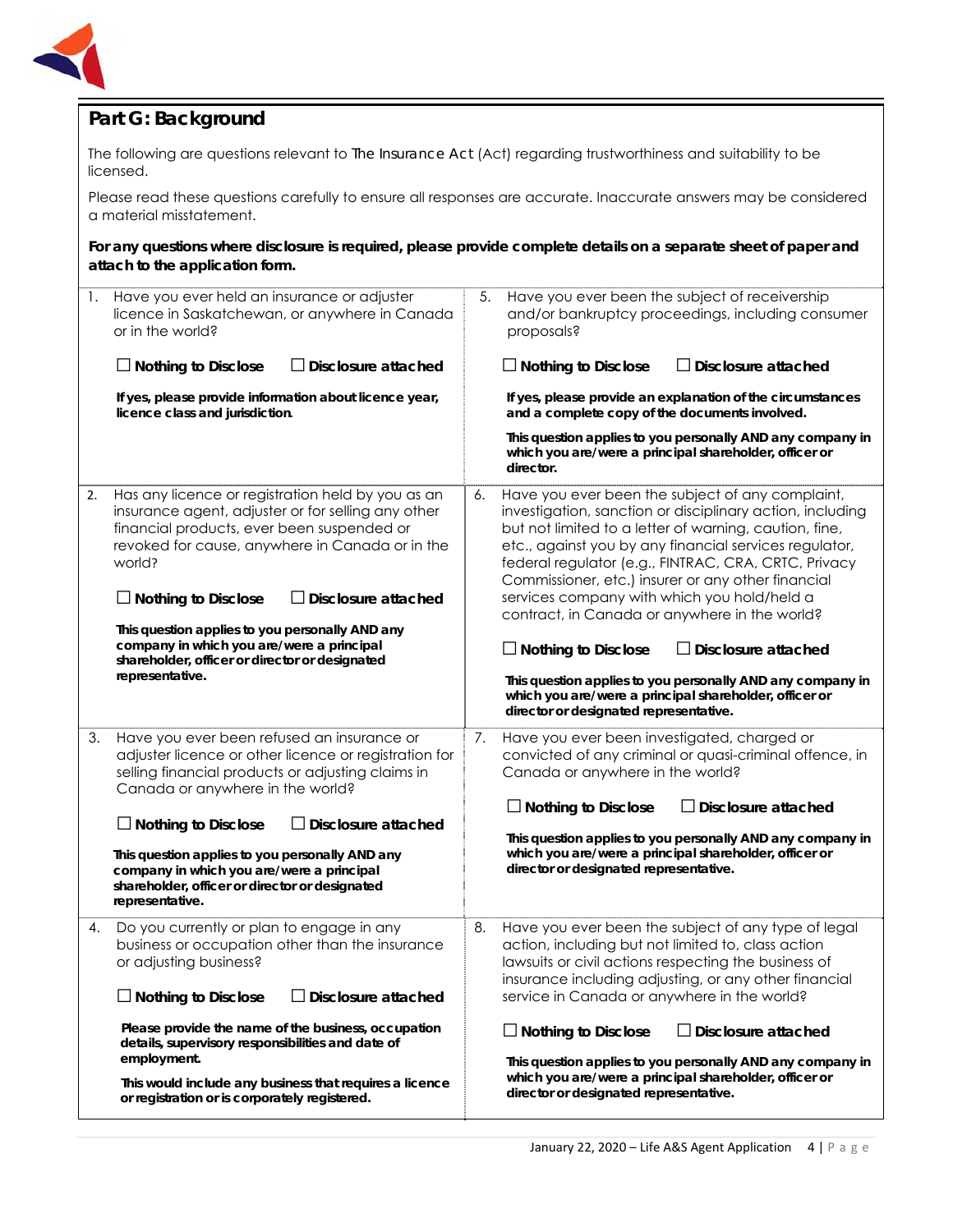

#### **Part H: Non-Resident Applicants**

1. Saskatchewan address for service required by subsection 10-1(3) of *The Insurance Regulations*.

|                                                                                        |                                                                                                                                                                                                                           |  |                      | SΚ             |                |
|----------------------------------------------------------------------------------------|---------------------------------------------------------------------------------------------------------------------------------------------------------------------------------------------------------------------------|--|----------------------|----------------|----------------|
| Street Address (Box #'s will not be accepted)                                          |                                                                                                                                                                                                                           |  | City/Town            | Province       | Postal Code    |
| 2.                                                                                     | A non-resident applicant whose home jurisdiction has a web based licensee search is not required to<br>(C)<br>provide a Certificate of Authority/Non-Resident Endorsement. Council will verify the licence status online. |  |                      |                |                |
|                                                                                        | A non-resident applicant whose home jurisdiction does not have a web based license search, is required<br>b)<br>to provide a Certificate of Authority/Non-Resident Endorsement with this application.                     |  |                      |                |                |
| 3.<br>What date did you obtain your Life including Accident & Sickness Licence in your |                                                                                                                                                                                                                           |  |                      |                |                |
| resident jurisdiction                                                                  |                                                                                                                                                                                                                           |  |                      | month day year |                |
| 4.                                                                                     | What date did you obtain your Accident & Sickness Licence in your resident<br>jurisdiction?                                                                                                                               |  |                      |                | month day year |
| 5.                                                                                     | am required to comply with continuing education requirements in my resident<br>jurisdiction?                                                                                                                              |  | $\Box$ Yes $\Box$ No |                |                |

### **Part I: Consent to the Collection, Use and Disclosure of Information**

By applying for an insurance licence, I, the applicant, understand personal information will need to be collected from me and from other sources such as the recommender of the licence, financial service regulators, law enforcement agencies, credit bureaus, insurance companies, previous employers or other organizations in the financial services sector. I, therefore, consent to the collection and use of this personal information for the purpose of determining my suitability for licensing.

I, the applicant, further understand and consent to the disclosure of personal information to the recommender of the licence, financial service regulators, law enforcement agencies, credit bureaus, insurance companies or other organizations in the financial services sector, for the purpose of determining suitability for licensing.

| Signature of applicant  | Date Signed |
|-------------------------|-------------|
|                         |             |
|                         |             |
| Print name of applicant |             |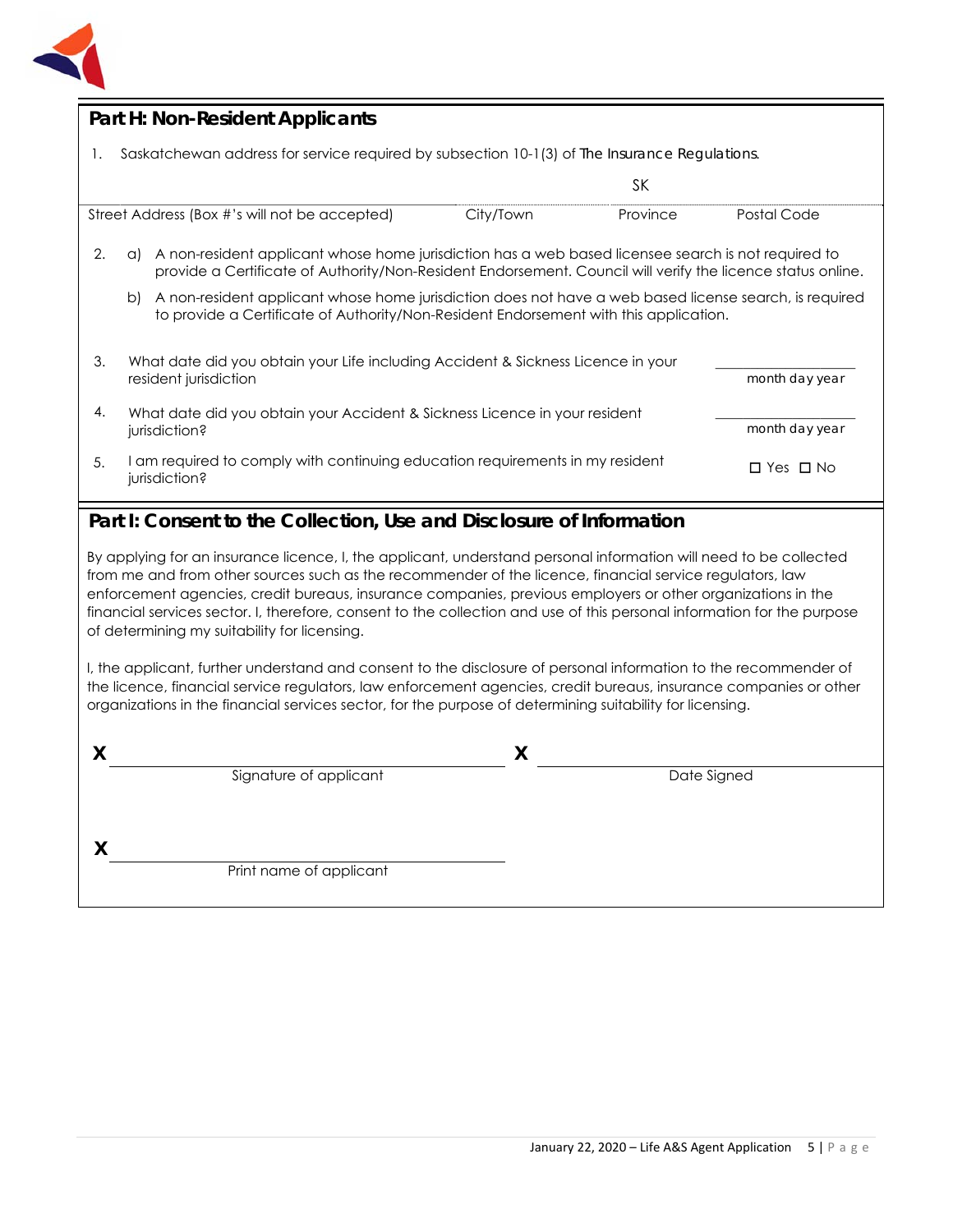

# **Part J: Declaration**

The making of a false statement on this application constitutes a material misstatement and may result in the refusal of this application and the subsequent suspension or cancellation of any licence issued. This application is required to be personally signed by the applicant named herein.

I, \_\_\_\_\_\_\_\_\_\_\_\_\_\_\_\_\_\_\_\_\_\_\_\_\_\_\_\_\_\_\_\_\_\_, solemnly declare that all statements and answers in the foregoing application including attachments are true and correct, and I make this solemn declaration conscientiously believing it to be true, and knowing that it is of the same force and effect as if made under oath.

| X                                                                                                  |                                                          | X                                                                                        |                                                                                                               |
|----------------------------------------------------------------------------------------------------|----------------------------------------------------------|------------------------------------------------------------------------------------------|---------------------------------------------------------------------------------------------------------------|
|                                                                                                    | Signature of applicant                                   |                                                                                          | Date Signed                                                                                                   |
|                                                                                                    | <b>Part K: Recommender Declaration</b>                   |                                                                                          |                                                                                                               |
|                                                                                                    |                                                          | To be completed by the licensed insurer or MGA that is recommending you.                 |                                                                                                               |
|                                                                                                    |                                                          |                                                                                          |                                                                                                               |
| Applicant's Name                                                                                   |                                                          | is hereby recommended to act as an agent for the insurer or MGA named herein.            |                                                                                                               |
| <b>Please Print</b>                                                                                |                                                          |                                                                                          |                                                                                                               |
| Legal Name of                                                                                      |                                                          |                                                                                          |                                                                                                               |
| <b>Agency Representing</b><br><b>Please Print</b>                                                  |                                                          |                                                                                          |                                                                                                               |
|                                                                                                    |                                                          |                                                                                          |                                                                                                               |
|                                                                                                    | and that the applicant is suitable to receive a licence. |                                                                                          | The recommender certifies that the qualifications and business record of the applicant have been investigated |
|                                                                                                    |                                                          |                                                                                          | To the best of my knowledge, information and belief, all statements and answers contained in the foregoing    |
|                                                                                                    |                                                          | application are true and correct, and that the applicant has completed this application. |                                                                                                               |
|                                                                                                    |                                                          |                                                                                          | IT IS UNDERSTOOD THAT IF THE APPLICANT NAMED HEREIN IS TERMINATED BY US, WRITTEN NOTICE, INCLUDING THE        |
| REASONS FOR TERMINATION, WILL BE GIVEN TO THE LIFE INSURANCE COUNCIL OF SASKATCHEWAN, IMMEDIATELY. |                                                          |                                                                                          |                                                                                                               |
|                                                                                                    |                                                          |                                                                                          |                                                                                                               |
| Print Legal Name of Recommender                                                                    |                                                          |                                                                                          |                                                                                                               |
|                                                                                                    |                                                          |                                                                                          |                                                                                                               |
| <b>Authorized Official Signature</b>                                                               |                                                          | Print Name of Signee                                                                     | Date Signed                                                                                                   |
|                                                                                                    |                                                          |                                                                                          |                                                                                                               |
|                                                                                                    |                                                          |                                                                                          |                                                                                                               |
| Telephone                                                                                          | Fax                                                      |                                                                                          | E-mail Address                                                                                                |

#### **THE ABOVE APPLICANT WILL NOT ACT AS AN AGENT UNTIL THE LICENCE IS ISSUED**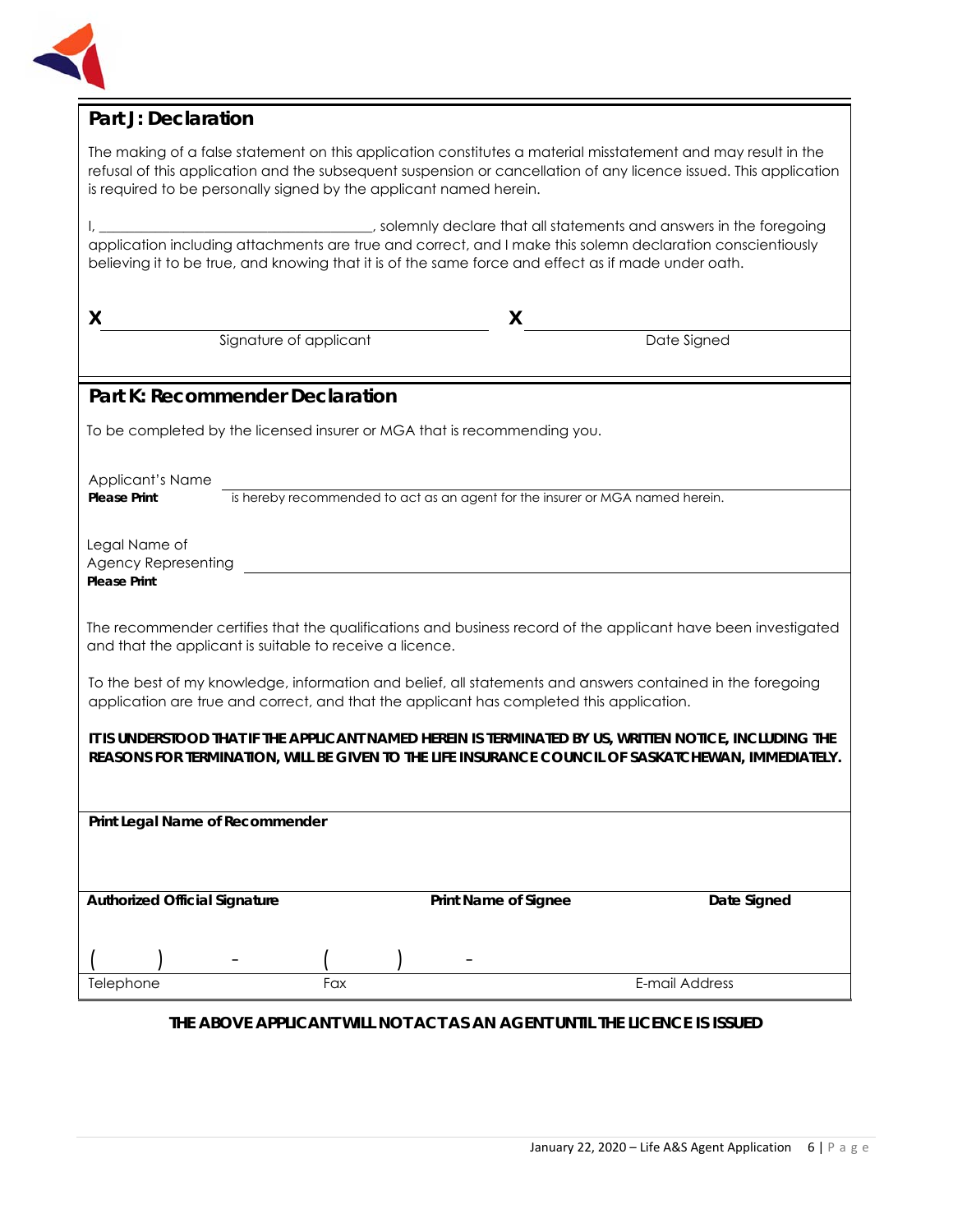

#### **APPLICANT'S ACKNOWLEDGEMENT**

#### **Print applicant's name**

A licence imposes on the licensee obligations including, but not limited to, the following:

- a) to adhere to the Act, regulations, and the Life Insurance Council of Saskatchewan (LICS) Bylaws;
- b) to follow established standards of competence, conduct and practice in the business of insurance.

I acknowledge I have read the LICS Bylaws, and I understand that I am obligated to do the following:

- To notify LICS within 30 days of the commencement of criminal proceedings, legal actions, bankruptcy and a name change.
- To submit the Annual Reporting Form and licence fee as per the LICS Bylaws.
- To be supervised until I have completed a minimum of 50 placed and in force policies and completes a minimum of one year as a licensee as outlined in the LICS Bylaws.
- Not act as supervisor unless I am licensed in Saskatchewan and have at least three years licensed experience as outlined in the LICS Bylaws.
- Not to act in the transaction or supervision of segregated funds unless authorized to do so as outlined in the LICS Bylaws.
- To complete a life insurance replacement declaration (LIRD) prior to replacing an existing life insurance policy as outlined in the LICS Bylaws.
- To maintain E&O coverage as outlined in the LICS Bylaws.
- To complete the Continuing Education (CE) Requirement outlined in the LICS Bylaws.
	- (1) Licensees are required to earn a minimum of fifteen credit hours of CE in each annual reporting period.
	- (2) Only credit hours earned in a reporting period are eligible unless written consent is provided by LICS.
	- (3) Failure to comply with the CE requirements shall result in a suspension of licence until the licensee has earned the required CE credit hours.
- To obtain CE hours through approved course providers and courses that meet the CE definition as outlined in the LICS Bylaws.
	- (1) Only courses that provide technical education are considered to qualify as continuing education including courses that directly relate to:
		- (a) Life or accident and sickness insurance products;
		- (b) Financial planning provided that:
			- (i) a minimum of 10 of the 15 hours required per year is related to life or accident and sickness insurance; and,
			- (ii) a maximum of five to 15 hours required per year is related to non-insurance sectors such as securities and mutual funds;
		- (c) Compliance with insurance legislation and requirements such as LICS's Code of Conduct, Act and Bylaws made pursuant to that Act, privacy legislation and anti-money laundering and anti-terrorism financing legislation;
		- (d) Ethics;
		- (e) E&O insurance; and,
		- (f) Courses leading to an approved designation such as Chartered Life Underwriter (CLU), Certified Financial Planner (CFP), Registered Financial Planner (RFP), Certified Health Insurance Specialist (CHS), Certified Employee Benefit Specialist (CEBS), Personal Financial Planner (PFP), Certified International Wealth Manager (CIWM), Elder Planner Counselor (EPC) and such other designations as are approved by Council.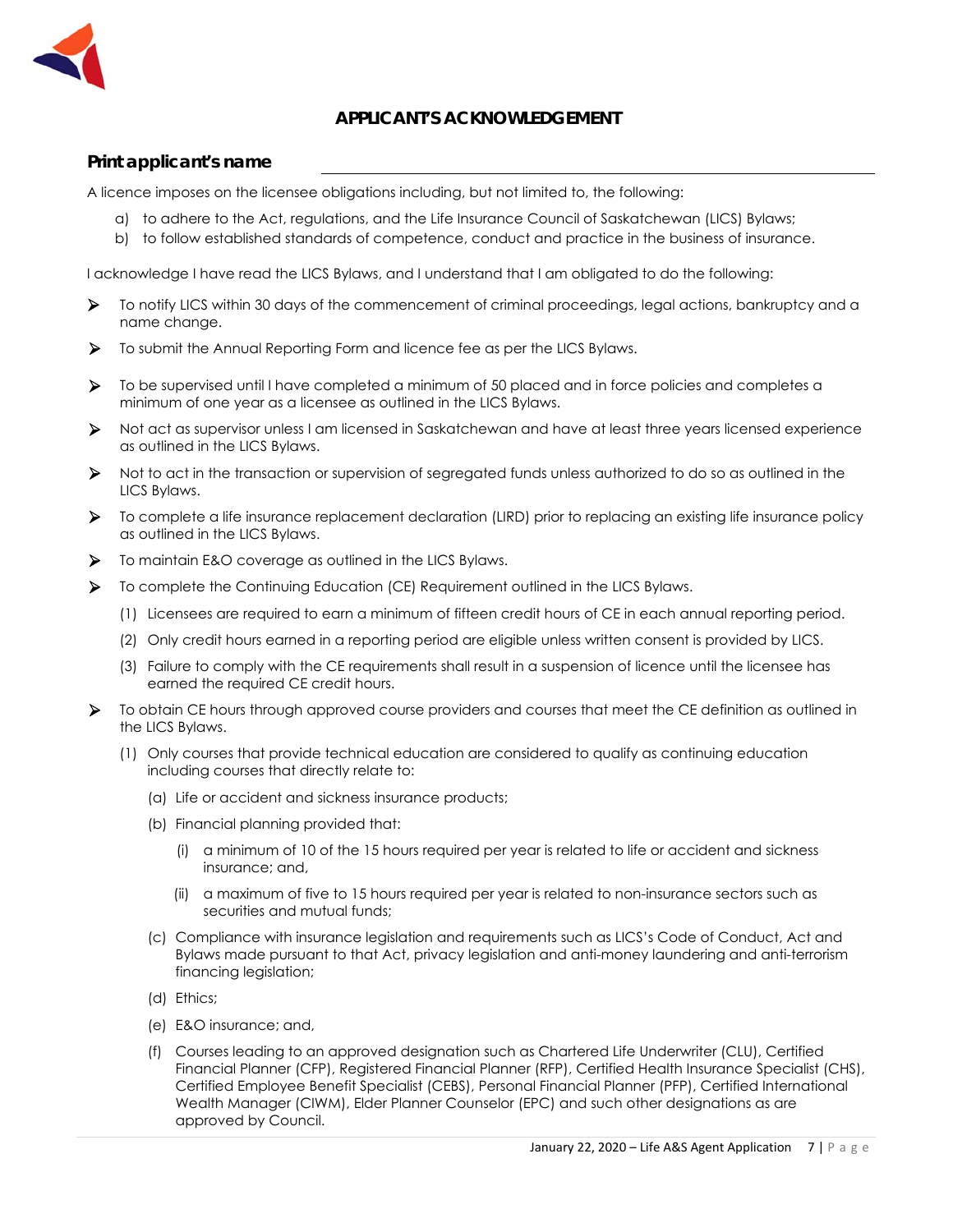

- To complete the Ethics Education Requirement as per the LICS Bylaws.
	- (1) Effective January 1, 2013 all resident licensees must, within the cycles set out below, completed one or more LICS approved ethics courses totaling at least three hours in duration:
		- (a) Resident licensees who are licensed on or after January 1, 2013 must completed the ethics training within three years of becoming licensed.
		- (b) Resident licensees who hold a licence issued prior to January 1, 2013 must completed the ethics training by their annual reporting date in 2016.
		- (c) Resident licensees that have completed the course under (a) or (b) above must complete the ethics training within each subsequent five year cycle.
		- (d) Credit hours earned for an ethics course can be applied towards a licensee's CE requirements.
		- (e) For the purpose of this section each individual ethics course must be at least one hour in duration.
- To disclose on the initial application for licence and any Annual Reporting Form(s) if I am engaged in, or plan to engage in, any business or occupation other than the insurance business.

I understand a licence will not be granted in the absence of returning this signed acknowledgment to the Council office.

I further understand I am prohibited from acting as an Insurer's Representative until the licence has been granted.

**Signature of applicant Community Community Community Community Community Community Community Community Community Community Community Community Community Community Community Community Community Community Community Communit**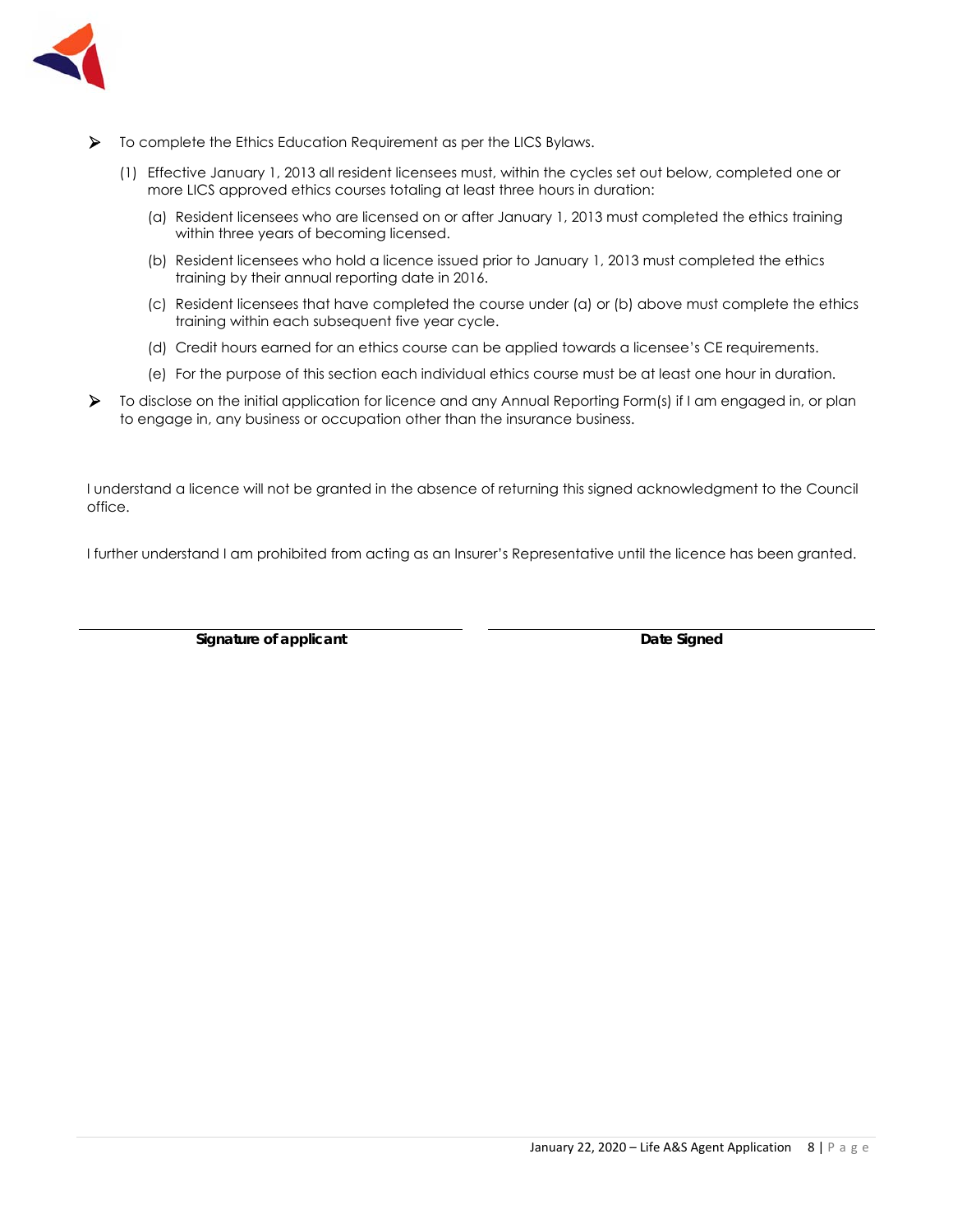

# *The Insurance Act*

**"insurance agent"** means, subject to subsection (2), any person who for any compensation and through any medium does one or more of the following:

- (a) acts or aids in any manner in soliciting, negotiating, effecting or procuring the making of any contract of insurance or reinsurance or the continuance or renewal of a contract of insurance or reinsurance on behalf of an insurer, potential insured or insured, whether or not the person has agreements with insurers allowing the person to bind coverage and countersign insurance documents on behalf of insurers;
- (b) holds himself, herself or itself out as an insurance agent, broker or consultant;
- (c) provides consulting, advisory or administrative services with respect to the insurance or contracts of insurance that are described in section 1-14 or 1-15;
- (d) provides advice to a person with respect to a specific insurance policy, plan or program;
- (e) evaluates or manages insurance risks on behalf of an insured;
- (f) provides administration services to an insurer with respect to a policy or a contract of insurance, including processing applications and claims and accepting payments;
- (g) transmits for another person an application for or a policy of insurance to or from an insurer;
- (h) retains as compensation any portion of a premium received by the person;
- (i) enrols individuals in prescribed contracts of insurance;
- (j) engages in any other prescribed activity.